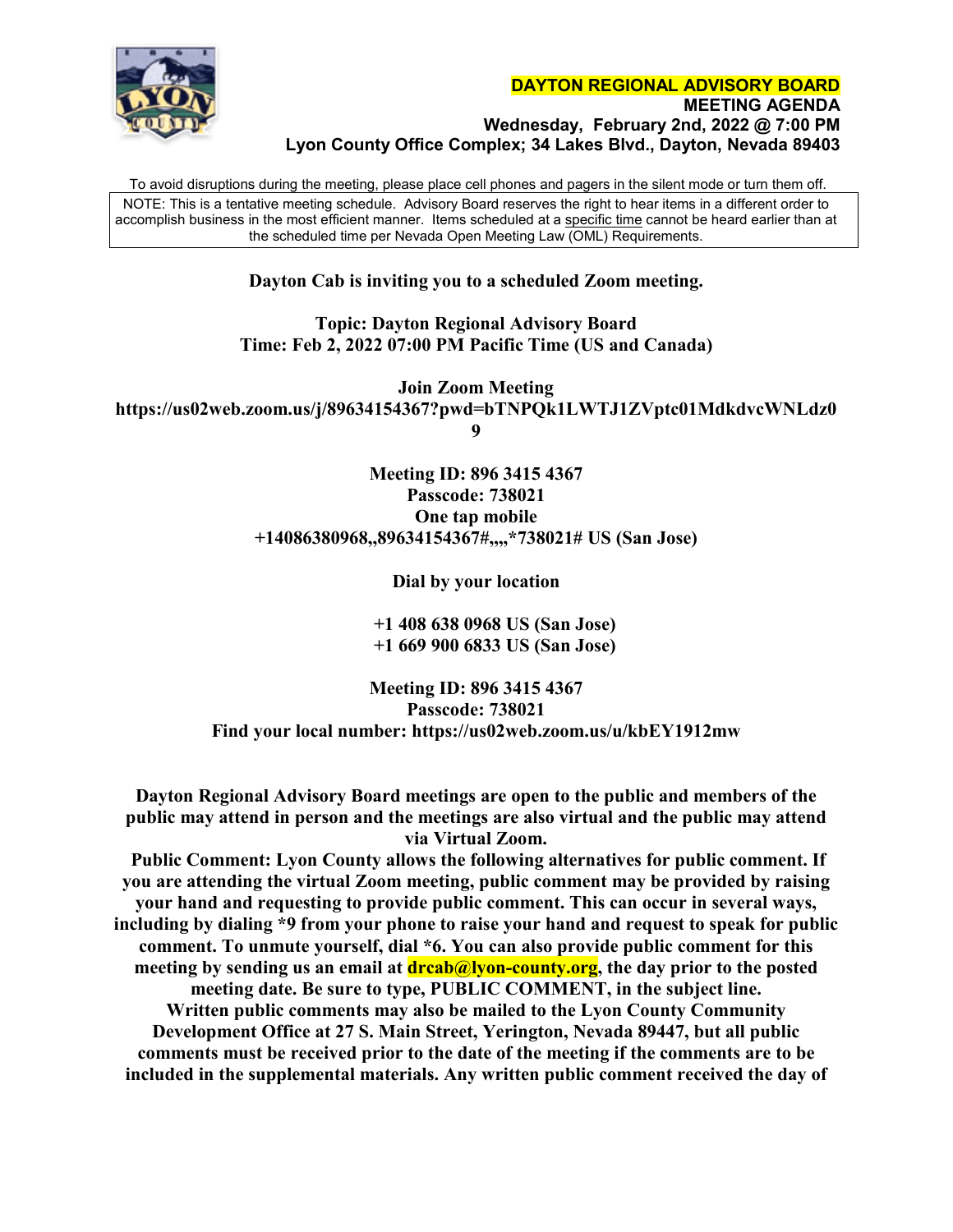### **DAYTON REGIONAL ADVISORY BOARD MEETING AGENDA February 2nd, 2022, @ 7:00 PM**

**the meeting will be compiled and added as supplemental materials to the County's website and distributed to the Planning Commission within 24 hours after the meeting. Members of the Public may attend the meeting in person at the Lyon County Office Complex, 34 Lakes Blvd, Dayton, Nevada.**

# **7:00 pm – Call To Order - Pledge of Allegiance**

## **1. Roll Call/Determination of Quorum**

- **2. Public participation:** Limited to items not on the agenda and within the jurisdiction of this board. Citizens wishing to speak during public participation are asked to state their name for the record and will be limited to 3 minutes. However, the Board reserves the right to reduce or extend this 3 minute time limit, as well as limit the total time for public participation. Public participation may be returned to at any time during the agenda. The same applies to public comment on each agenda item. No action will be taken until an item is properly placed on the agenda. Restrictions on comments by the general public: Any such restrictions must be reasonable and may restrict the time, place and manner of comments, but not restrict comments based upon viewpoint.
- **3. For Possible Action:** Review and adoption of agenda for the meeting of February 2nd, 2022
- **4. For Possible Action:** Approval of minutes from meeting of January 5th, 2021.
- **5. Special Presentation:** Chamber of Commerce Helaine Morres

## **6. Reports by County Staff and Community Organizations**

Limited to 5-minutes per report by representative--lengthy reports or controversial topics should be provided to the chairperson one week prior to the meeting and added to this agenda. Chair contact Gina Lee (775) 720-6994 or at [DRCAB@lyon-county.org.](mailto:DRCAB@lyon-county.org)

- **Board of Commissioners:** (reports limited to prior 2 meetings plus upcoming events) per OML
- **County Manager Report:**
- **Sheriff's Dept:**
- **Fire Dept:**
- **Planning Department:**
- **Utilities:**
- **Parks and Recreation:**
- **Chamber of Commerce:**
- **Historical Society of Dayton Valley:**
- **Dayton Schools Report:**
- **7. For Possible Action:** PLZ-2021-116/River Ranch Merger & Re-subdivision/Tentative Subdivision Map APNs: 016-022019; 016-022-31; 016-022-32
- **8. For Possible Action:** Review of correspondence/email and/or faxes received by the **Board**